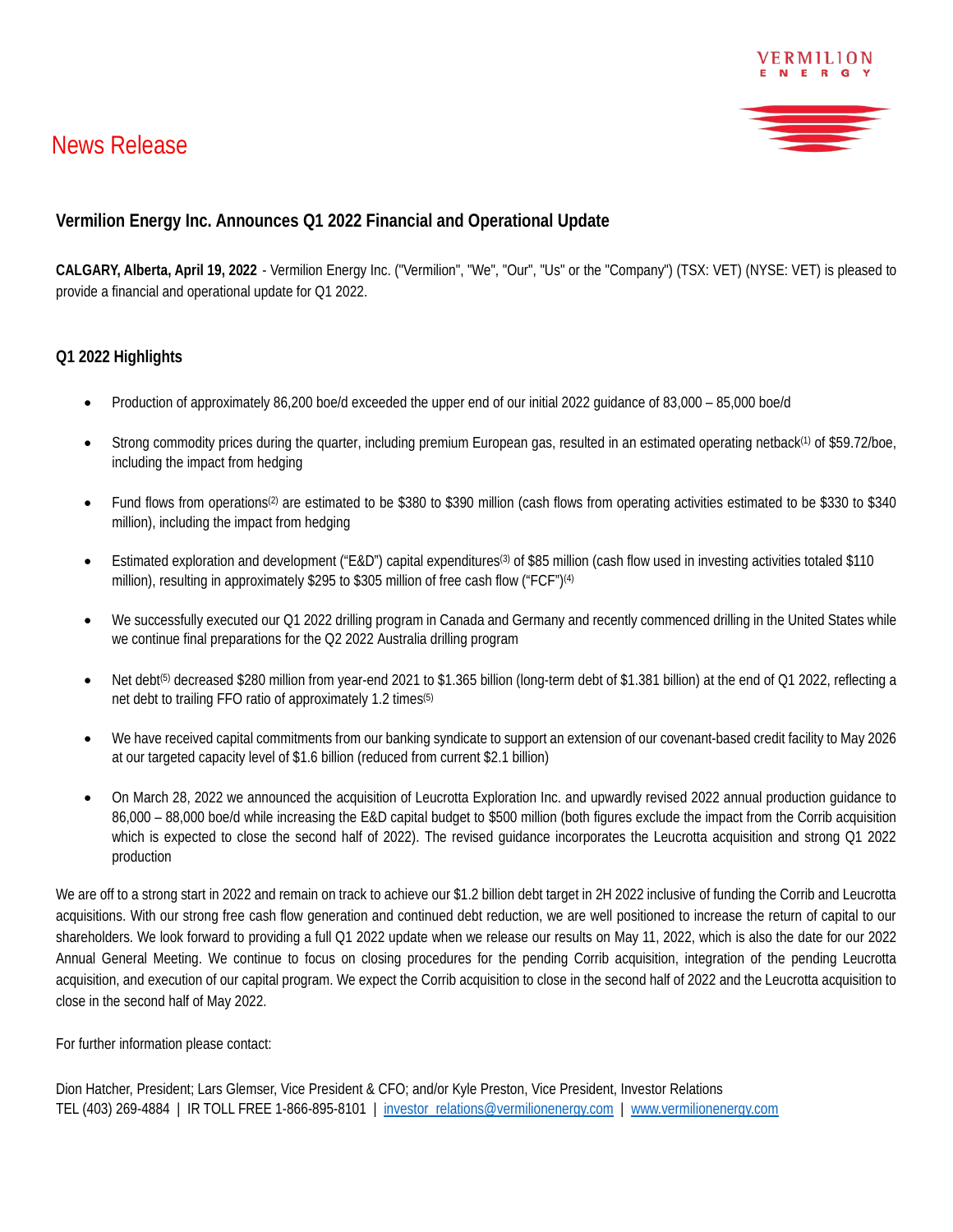- (1) Operating netback is a non-GAAP financial measure most comparable to primary financial measure net earnings and is calculated as sales less royalties, operating expense, transportation costs, PRRT, and realized hedging gains and losses presented on a per unit basis. Management assesses operating netback as a measure of the profitability and efficiency of our field operations.
- (2) Fund flows from operations (FFO) is a total of segments measure most directly comparable to net earnings. The measure is not specified, defined, or determined under International Financial Reporting Standards ("IFRS") and may not be comparable to similar measures presented by other issuers. FFO is comprised of sales excluding royalties, transportation, operating, G&A, corporate income tax, PRRT, interest expense, and realized loss on derivatives, plus realized gain on foreign exchange and realized other income. The measure is used to assess the contribution of each business unit to Vermilion's ability to generate income necessary to pay dividends, repay debt, fund asset retirement obligations and make capital investments.
- (3) Estimated exploration and development capital expenditures is a non-GAAP financial measure that is the measure is the sum of drilling and development and exploration and evaluation from the Consolidated Statements of Cash Flows. More information and a reconciliation to primary financial statement measures can be found in the "Non-GAAP Financial Measures and Other Specified Financial Measures" section of this document.
- (4) Free cash flow (FCF) which is a non-GAAP financial measure most directly comparable to cash flows from operating activities. The measure is not specified, defined, or determined under International Financial Reporting Standards ("IFRS") and may not be comparable to similar measures presented by other issuers. Free cash flow represents fund flows from operations in excess of capital expenditures and is used to determine the funding available for investing and financing activities, including payment of dividends, repayment of long-term debt, reallocation to existing business units, and deployment into new ventures.
- (5) Net debt is a capital management measure most directly comparable to long-term debt. The measure is not specified, defined, or determined under International Financial Reporting Standards ("IFRS") and may not be comparable to similar measures presented by other issuers. Net debt is comprised of long-term debt (excluding unrealized foreign exchange on swapped USD borrowings) plus adjusted working capital (defined as current assets less current liabilities, excluding current derivatives and current lease liabilities), and represents Vermilion's net financing obligations after adjusting for the timing of working capital fluctuations.

Net debt to four quarter trailing fund flows from operations is a non-GAAP ratio that is not specified, defined, or determined under International Financial Reporting Standards ("IFRS") and may not be comparable to similar measures presented by other issuers. It is calculated as net debt (capital measure) over the FFO from the preceding 4 quarters. The measure is used to assess the ability to repay debt.

### **About Vermilion**

Vermilion is an international energy producer that seeks to create value through the acquisition, exploration, development and optimization of producing assets in North America, Europe and Australia. Our business model emphasizes free cash flow generation and returning capital to investors when economically warranted, augmented by value-adding acquisitions. Vermilion's operations are focused on the exploitation of light oil and liquids-rich natural gas conventional resource plays in North America and the exploration and development of conventional natural gas and oil opportunities in Europe and Australia.

Vermilion's priorities are health and safety, the environment, and profitability, in that order. Nothing is more important to us than the safety of the public and those who work with us, and the protection of our natural surroundings. We have been recognized by leading ESG rating agencies for our transparency on and management of key environmental, social and governance issues. In addition, we emphasize strategic community investment in each of our operating areas.

Employees and directors hold approximately 5% of our outstanding shares and are committed to delivering long-term value for all stakeholders. Vermilion trades on the Toronto Stock Exchange and the New York Stock Exchange under the symbol VET.

#### **Disclaimer**

Set forth above are certain estimated preliminary unaudited financial results and other data for the three months ended March 31, 2022 and the corresponding period of the prior fiscal year. Our unaudited interim consolidated financial statements for the three months ended March 31, 2022 are not yet available. These ranges are based on the information available to us as of this date. Our actual results may vary from the estimated preliminary results presented above due to the completion of our financial closing and other operational procedures, final adjustments, and other developments that may arise between now and the time the financial results for the three months ended March 31, 2022 are finalized.

These estimates should not be viewed as a substitute for our full interim or annual financial statements prepared in accordance with IFRS. Accordingly, you should not place undue reliance on this preliminary data.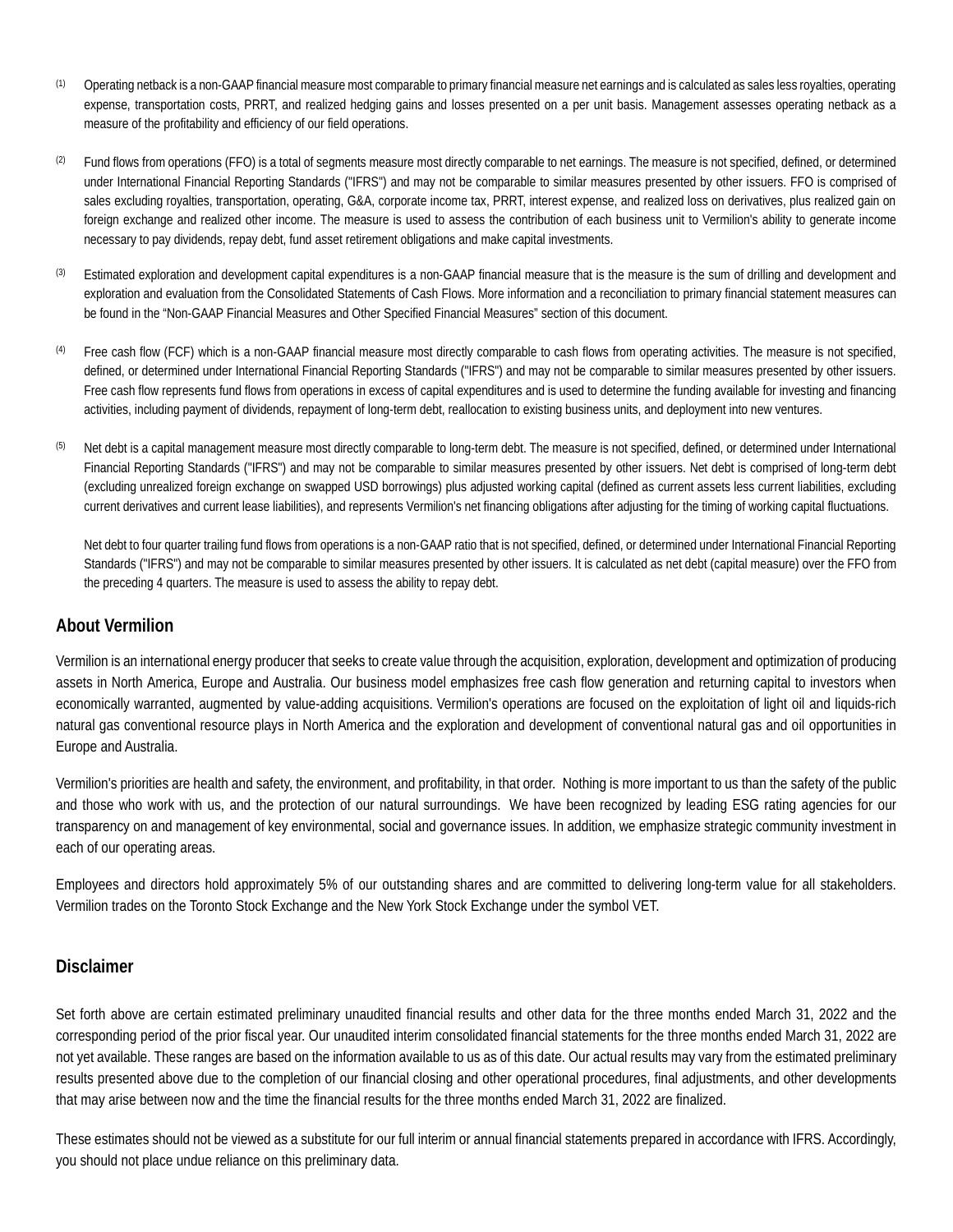The preliminary financial results for the three months ended March 31, 2022 have been prepared by, and are the responsibility of, management. Our independent registered public accounting firm, Deloitte LLP, has not audited, reviewed, compiled or performed any procedures with respect to the preliminary financial results. Accordingly, Deloitte LLP does not express an opinion or any other form of assurance with respect thereto.

Certain statements included or incorporated by reference in this document may constitute forward-looking statements or financial outlooks under applicable securities legislation. Such forward-looking statements or information typically contain statements with words such as "anticipate", "believe", "expect", "plan", "intend", "estimate", "propose", or similar words suggesting future outcomes or statements regarding an outlook. Forward looking statements or information in this document may include, but are not limited to: capital expenditures and Vermilion's ability to fund such expenditures; Vermilion's additional debt capacity providing it with additional working capital; the flexibility of Vermilion's capital program and operations; business strategies and objectives; operational and financial performance; estimated volumes of reserves and resources; petroleum and natural gas sales; future production levels and the timing thereof, including Vermilion's 2022 guidance, and rates of average annual production growth; the effect of changes in crude oil and natural gas prices, changes in exchange rates and significant declines in production or sales volumes due to unforeseen circumstances; the effect of possible changes in critical accounting estimates; statements regarding the growth and size of Vermilion's future project inventory, and the wells expected to be drilled in 2022; exploration and development plans and the timing thereof; Vermilion's ability to reduce its debt, including its ability to redeem senior unsecured notes prior to maturity; statements regarding Vermilion's hedging program, its plans to add to its hedging positions, and the anticipated impact of Vermilion's hedging program on project economics and free cash flows; the potential financial impact of climaterelated risks; acquisition and disposition plans and the timing thereof; operating and other expenses, including the payment and amount of future dividends; royalty and income tax rates and Vermilion's expectations regarding future taxes and taxability; and the timing of regulatory proceedings and approvals.

Such forward-looking statements or information are based on a number of assumptions, all or any of which may prove to be incorrect. In addition to any other assumptions identified in this document, assumptions have been made regarding, among other things: the ability of Vermilion to obtain equipment, services and supplies in a timely manner to carry out its activities in Canada and internationally; the ability of Vermilion to market crude oil, natural gas liquids, and natural gas successfully to current and new customers; the timing and costs of pipeline and storage facility construction and expansion and the ability to secure adequate product transportation; the timely receipt of required regulatory approvals; the ability of Vermilion to obtain financing on acceptable terms; foreign currency exchange rates and interest rates; future crude oil, natural gas liquids, and natural gas prices; and management's expectations relating to the timing and results of exploration and development activities.

Although Vermilion believes that the expectations reflected in such forward-looking statements or information are reasonable, undue reliance should not be placed on forward-looking statements because Vermilion can give no assurance that such expectations will prove to be correct. Financial outlooks are provided for the purpose of understanding Vermilion's financial position and business objectives, and the information may not be appropriate for other purposes. Forward-looking statements or information are based on current expectations, estimates, and projections that involve a number of risks and uncertainties which could cause actual results to differ materially from those anticipated by Vermilion and described in the forward-looking statements or information. These risks and uncertainties include, but are not limited to: the ability of management to execute its business plan; the risks of the oil and gas industry, both domestically and internationally, such as operational risks in exploring for, developing and producing crude oil, natural gas liquids, and natural gas; risks and uncertainties involving geology of crude oil, natural gas liquids, and natural gas deposits; risks inherent in Vermilion's marketing operations, including credit risk; the uncertainty of reserves estimates and reserves life and estimates of resources and associated expenditures; the uncertainty of estimates and projections relating to production and associated expenditures; potential delays or changes in plans with respect to exploration or development projects; Vermilion's ability to enter into or renew leases on acceptable terms; fluctuations in crude oil, natural gas liquids, and natural gas prices, foreign currency exchange rates and interest rates; health, safety, and environmental risks; uncertainties as to the availability and cost of financing; the ability of Vermilion to add production and reserves through exploration and development activities; the possibility that government policies or laws may change or governmental approvals may be delayed or withheld; uncertainty in amounts and timing of royalty payments; risks associated with existing and potential future law suits and regulatory actions against Vermilion; and other risks and uncertainties described elsewhere in this document or in Vermilion's other filings with Canadian securities regulatory authorities.

The forward-looking statements or information contained in this document are made as of the date hereof and Vermilion undertakes no obligation to update publicly or revise any forward-looking statements or information, whether as a result of new information, future events, or otherwise, unless required by applicable securities laws.